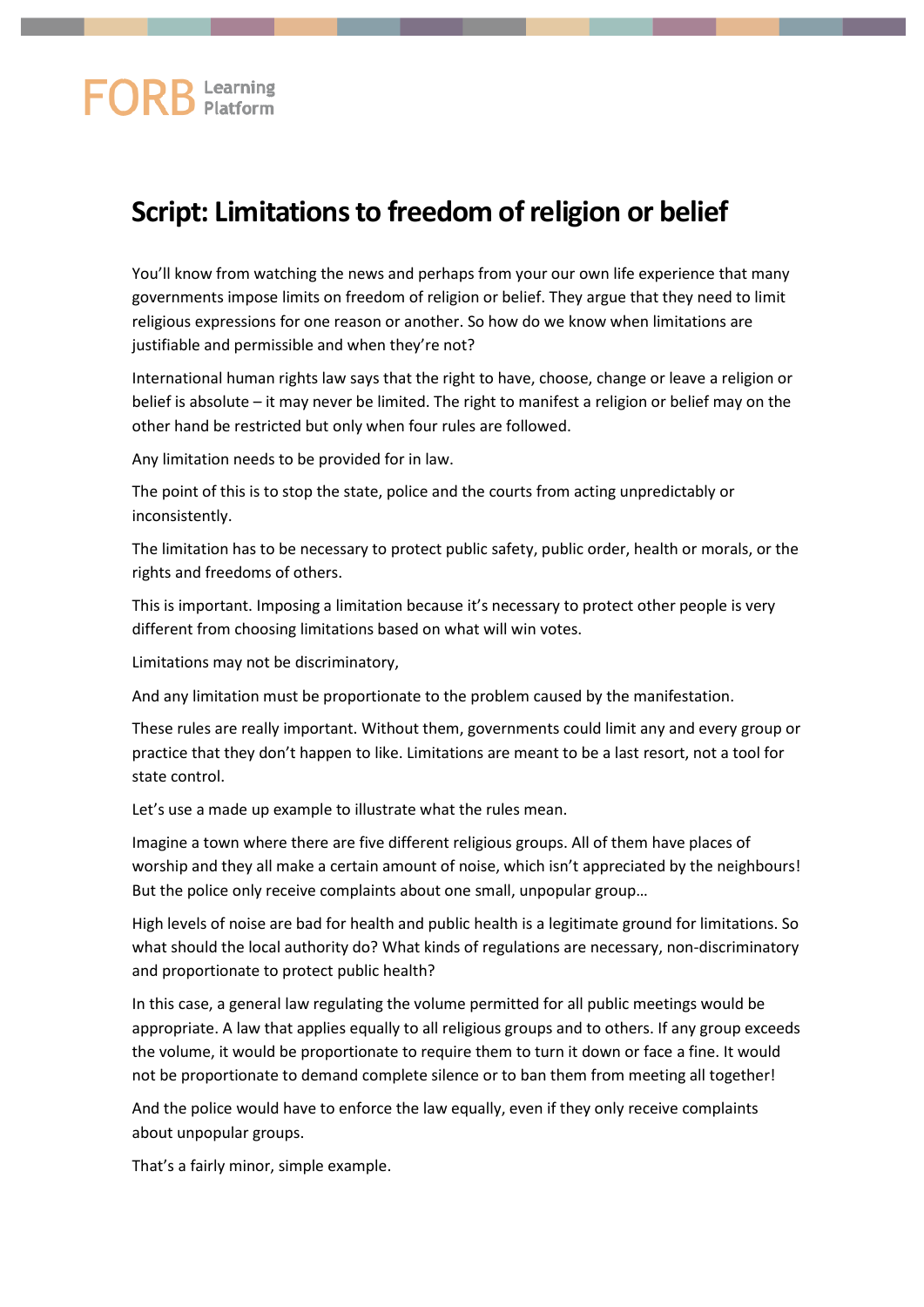When we look at major violations of freedom of religion or belief, it's usually easy to see that these rules are being ignored, because the restrictions are so obviously unnecessary, discriminatory or disproportionate.

Some countries ban all religious activities that take place outside buildings registered for the purpose. This makes it illegal to say a prayer of thanks with guests before you eat dinner in your home! This limitation is obviously not legitimate!

But there are lots of controversial cases. Is it ok for a town mayor in France to ban burkinis – swimming costumes that cover everything but the face and feet? Or for authorities in parts of India to limit the right to tell others about your beliefs?

In this presentation we're going to look at the seven questions courts should ask to determine if limitations are legitimate. Hopefully this'll help you assess limitations that you encounter.

## **When a state places restrictions, the first question to ask is if the limitation interferes with the absolute right to have or adopt a religion or belief, or with the right to manifest it.**

If the absolute right is being limited, then the state's actions are not legitimate. But if a manifestation is being limited, we move on to our next question.

#### **Is the behaviour being limited a manifestation of religion or belief, or just a behaviour?**

The things we do are often guided by our beliefs. But not everything we do is a protected manifestation of religion or belief. When someone complains that their right to manifest has been limited, courts start by deciding if the behaviour concerned is a manifestation of religious or belief. They do this by looking at the connection between the behaviour and the belief to see if they are intimately linked.

Sometimes this is easy. Going to church is intimately linked to Christianity, and fasting is intimately linked to Islam.

But it's not always simple. For one Christian wearing a cross isn't important; for another, it's a deep expression of religious identity. And Muslim women have different beliefs about head coverings.

It's not the role of the courts to decide which beliefs are correct. In deciding what counts as a religious manifestation, courts face the risk of making judgements on doctrine that give preference to some theological interpretations over others. Human rights are held by individuals, so courts increasingly look at the beliefs of the person concerned instead of institutional doctrines, and reason that if that person considers an action to be a religious manifestation, then for them it is!

### **Once we've established that a protected manifestation is being limited, we need to check whether the limitation is provided for in law.**

Is there written law, case law, or customary law that regulates the limitation? Or is it being imposed by officials without any legal basis? If there's no legal basis, the limitation is not legitimate.

**The next step is to assess whether the limitation is necessary to protect a legitimate ground.** To answer this, we first need to check if there is a direct link between the practices being limited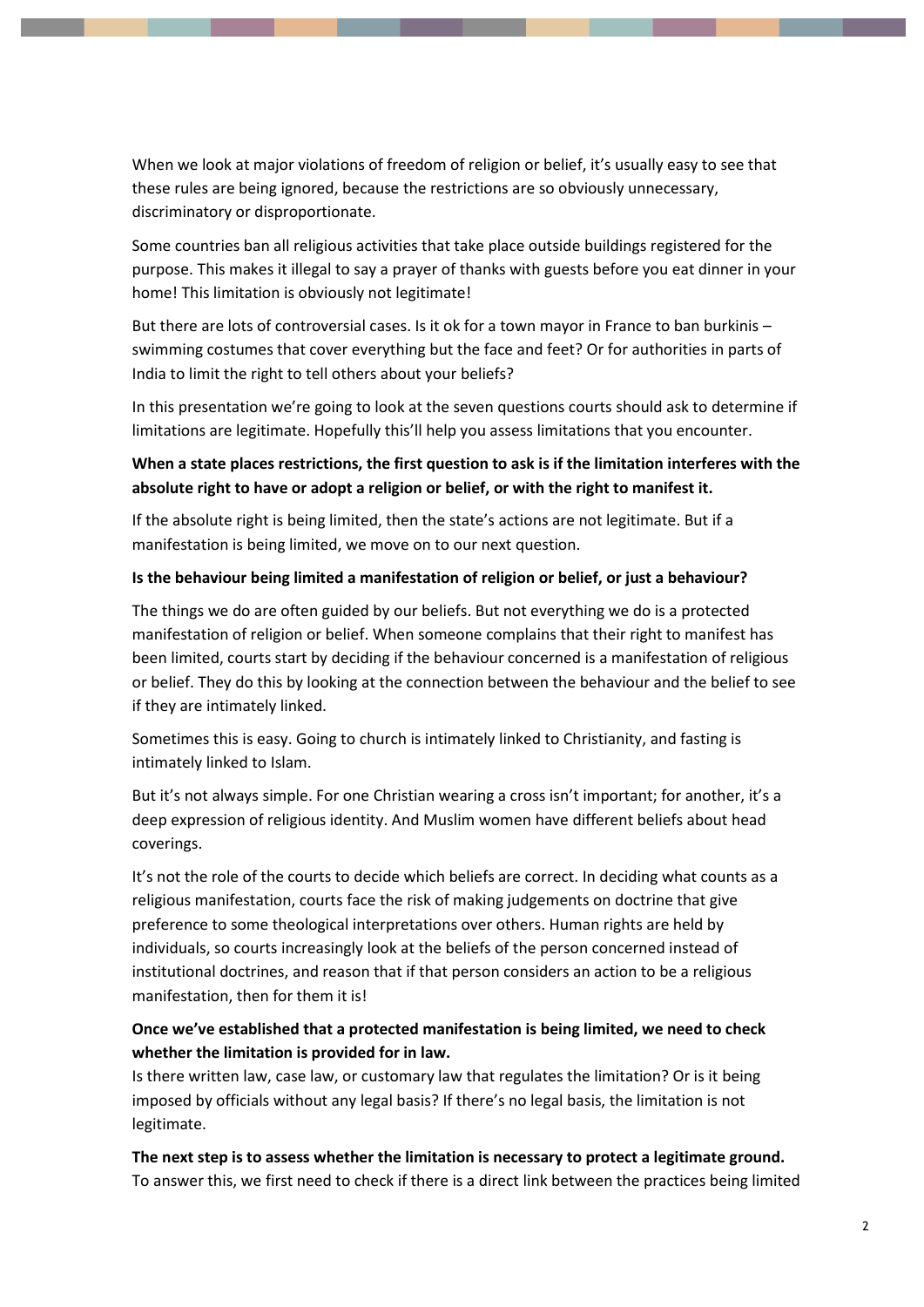and one of the legitimate grounds and secondly check if the limitation is necessary? Let's look at each of these questions in turn.

Under international law, the only legitimate grounds to limit freedom of religion or belief are the protection of public safety, public order, health or morals or the rights and freedoms of others.

So how does the behaviour being limited threaten these grounds? And is there evidence of this?

The state has to demonstrate a **direct link** between the practices being limited and one of these legitimate grounds.

The Hindu caste system divides people into higher and lower castes and casteless groups. Casteless groups face massive discrimination and social and economic disadvantage. Some temples used to bar casteless Hindus from entering. India abolished the caste system in 1949, and temples are no longer allowed to refuse entry to casteless Hindus. This limitation passes the test - there is a clear, direct link between preventing caste discrimination and protecting the rights and freedoms of others.

But not all limitations have such a clear link and sometimes governments misrepresent or misuse the legitimate grounds.

Limitations to freedom of religion or belief often relate to **public order**. Public order laws regulate lots of things including threats, assault, incitement to violence and sometimes blasphemy.

The freedom to manifest religion or belief necessarily involves the right to say what you believe to be true. Obviously beliefs can be expressed peacefully or in ways that incite violence. Sadly some people are so offended by the peaceful expression of beliefs other than their own that they respond with violence.

Some states ban the peaceful expression of certain beliefs, arguing that they have legitimate public order grounds to do so because of the risk of mob violence. Indonesia bans the public expression of Ahmadi or atheist beliefs on this basis. As a result, victims of violence are sometimes charged with blasphemy or incitement, instead of perpetrators being charged with assault.

Laws like this don't reduce violence. Instead, they reinforce the idea that people who have the 'wrong' beliefs should be punished.

Another tricky ground to apply is **public morals**. Does everyone have the same morals and whose morals are 'public'? UN human rights experts say that the definition of public morals must come from "many social, philosophical and religious traditions". In other words, you can't base limitations on the morals of majority alone.

It might surprise you that **national security** is not a legitimate ground for limiting freedom of religion or belief.

Some governments demonize groups, especially groups that share the religion of an enemy country, calling them a threat to national security. The convention writers agreed that that public health, safety and order give enough scope for limitation and that adding national security would risk making freedom of religion or belief inapplicable when it's most needed.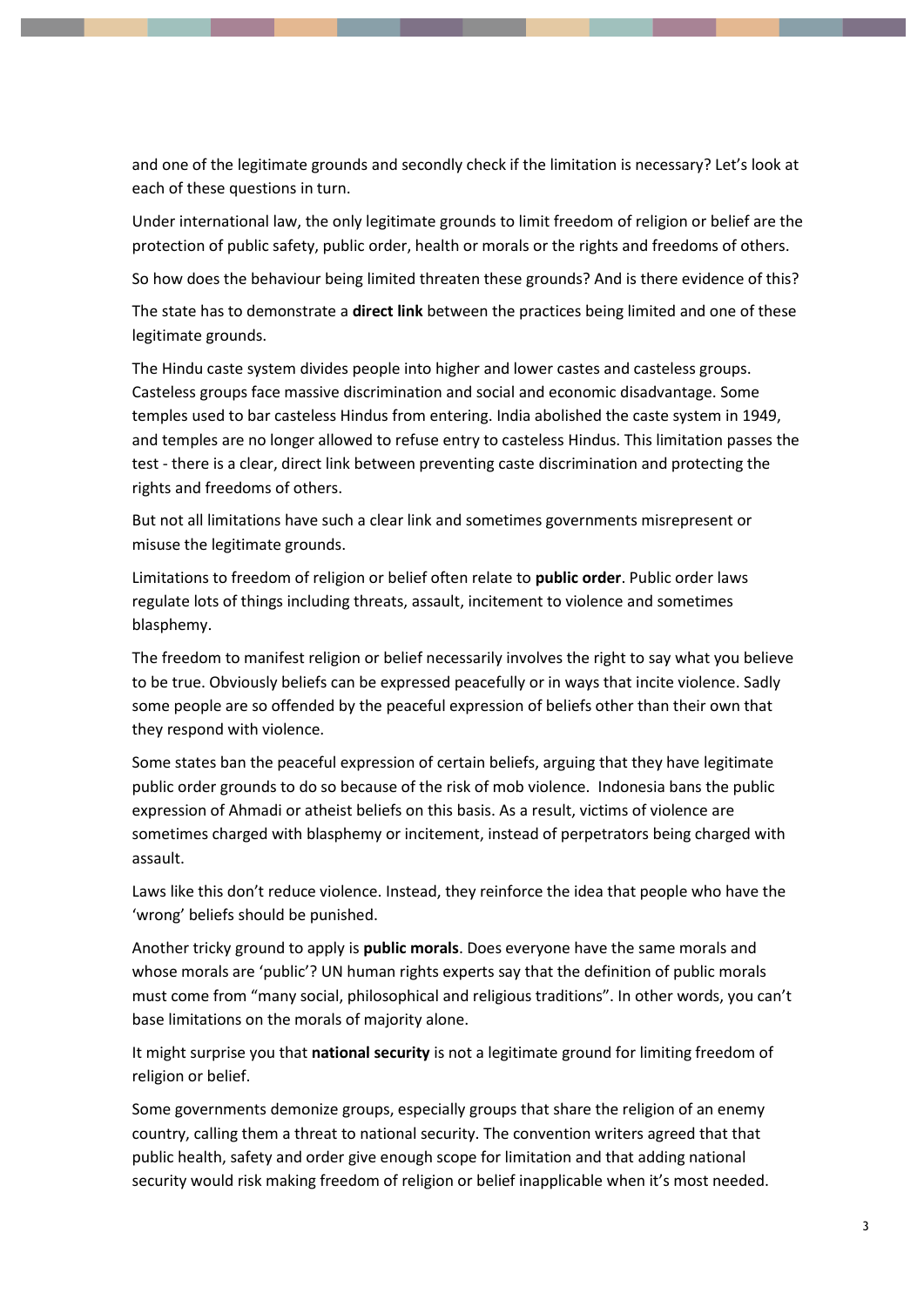So we've established that the state has to demonstrate a **direct link**, showing how the practices limited threaten a legitimate ground. We've also seen that it's important to check that the legitimate grounds are being interpreted and applied correctly.

**Let's move on to the second part of our question - is the limitation necessary?** Not desirable from a political or majority perspective but necessary.

Let's say that the government has shown that there's a direct link between the limitation they propose and the protection of the rights and freedoms of others.

*Is the threat serious enough to motivate a limitation? Will the limitation proposed be effective in protecting other people's rights? And are there other ways of solving the problem without limiting rights?*

If the problem isn't serious enough, if the limitation proposed won't contribute to solving it or if there are other ways to solve it without limiting rights, then the limitation is not necessary.

The government of China claims to have health and safety concerns about overcrowded Buddhist training centers. Health and safety are legitimate grounds. One solution would be to enable centers to renovate and expand. This solution would not limit rights. Instead, the government demolished whole areas and forcibly removed 1000 nuns. This was not necessary.

Of course, some limitations are necessary. The United Nations has clearly stated that harmful traditional practices should be forbidden, such as some initiation rituals and female genital mutilation.

Of course, many cases aren't so clear. But the burden of proving the limitation is necessary is meant to lie on the state.

### **Once we've established that the state has legitimate grounds and the limitation is necessary, we need to check if the limitation is discriminatory.**

You might think that it's easy to see if laws, policies or practices are discriminatory. And if they explicitly apply to some people and not others, it is. This is called direct discrimination and is forbidden.

But sometimes laws that apply to everyone have a major impact on some people and no impact on others. This is called indirect discrimination.

Let's return to our imaginary town and the noisy places of worship. The council has introduced a law limiting the volume of public events and religious communities have adjusted their loud speakers accordingly. But the church bells are too loud and you can't reduce their volume. The church has to give up a traditional practice, while other communities had no problems.

This is indirect discrimination.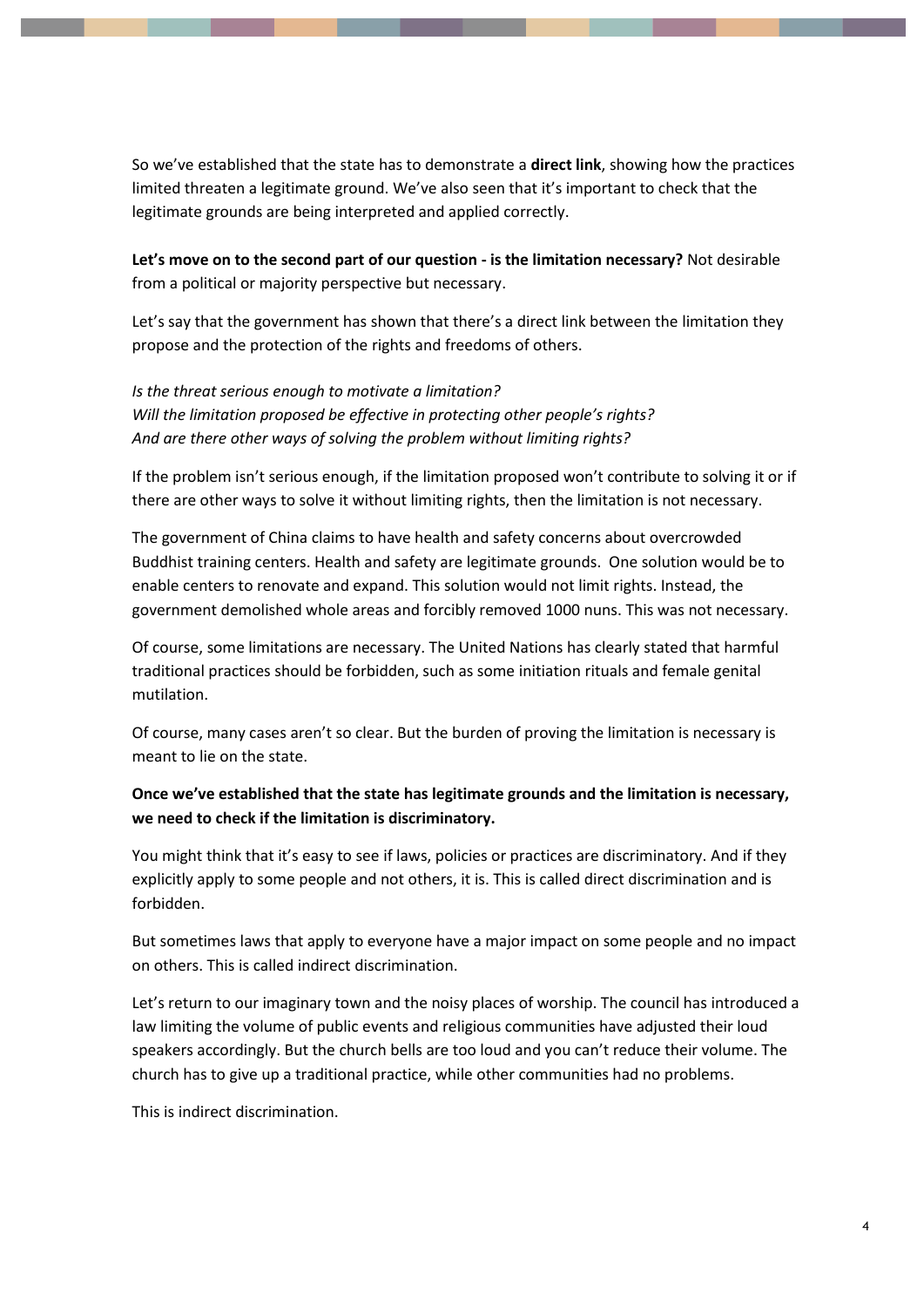There are lots of examples of general laws resulting in indirect discrimination:

Many countries ban the carrying of knives in public places. This has no effect on religious and belief groups, with the exception of Sikhs. Sikh men are required to wear a Kirpan, a ceremonial knife, under their shirt. So the law limits the ability of Sikh men to fulfil their religious obligations.

In some countries planning regulations require new buildings to be approved by the owners of neighbouring properties. But neighbours can be prejudiced, so traditional groups find it easier to get planning permission than smaller, non-traditional groups.

Policies and practices can also create problems. If a university always holds entrance exams on Saturdays, then Adventists and observant Jews are disadvantaged. Often workers from minority religious groups are required to take holiday in connection with majority religious festivals instead of being allowed to take their leave in connection with their own festivals.

Direct discrimination is always banned. But the courts should treat indirect discrimination as a practical problem to be solved wherever reasonably possible. And often simple solutions can be found. In our imaginary town, the council could grant an exception allowing the church bells to ring on Sundays and religious festivals.

In Sweden, university entrance exams used to be held only on Saturdays. They're now held on a Friday too. And uniforms in work places can often be adapted to include variations like turbans.

But courts recognize that it's not always possible. Indirect discrimination can be lawful if it can be proved that there's a good enough reason – an objective justification for it.

For example, hospital infection control policies that ban staff from wearing jewelry disadvantage some groups. This is justified on the basis of public health.

Public health is of course a legitimate ground for limitations to freedom of religion or belief. But in relation to indirect discrimination, courts accept other grounds too. For example, a company might argue that it would undermine company interests to change its policies. A clothes shop that requires salespeople to wear clothes from its product range would probably not be required to employ a salesperson who refused to wear the company's products on religious grounds.

So while direct discrimination is banned, indirect discrimination is meant to be avoided as far as possible by finding reasonable ways to accommodate the needs of individuals and groups.

#### **Once we've established that the limitation is not discriminatory, we need to decide is if it's proportionate.**

To what extent should the manifestation be limited? What should be banned, for whom, when and where?